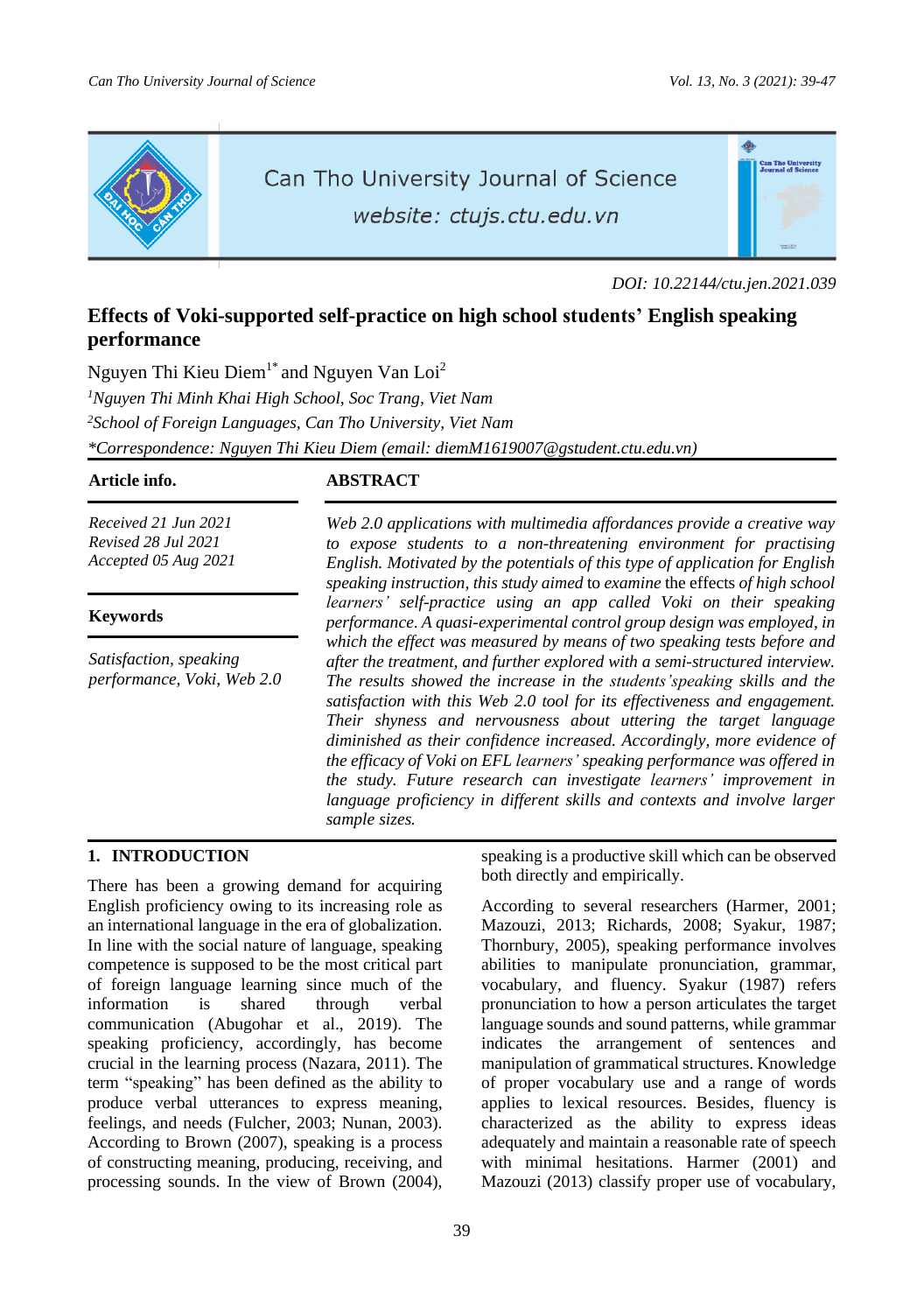grammar, pronunciation into accuracy. Pronunication ability refers to how precisely one produces target language sounds and phonological features. Lexical accuracy implies the suitable choice of words and word forms. Grammatical accuracy should be performed for a range of structures from basic to complex ones. In the view of Thornbury (2005), accuracy involves making no or few errors in these aspects. In contrast, fluency entails linking ideas by using certain discourse devices such as connective markers, proper stress and intonation (Mazouzi, 2013; Richards, 2008).

Developing the "speaking" ability requires a great deal of effort to practise, especially in a nonauthentic communication environment like the EFL classroom. Research has revealed that EFL students encounter problems in speaking performance. First, anxiety can make them highly susceptible to mistakes in their speech (Woodrow, 2006). Inhibition or unwillingness to communicate can also influence their motivation to engage in speaking English (Abugohar et al., 2019; Nguyen & Tran, 2015). Zaremba (2006) states that EFL learners typically have few opportunities to speak English outside the classroom, as well as limited exposure to members of the international community. Thus, they should be provided with more speaking opportunities in language classrooms. Another challenge for EFL learners is the English especially stress, intonation, and rhythm pronunciation (Ahmed, 2017). Ahmed (2017) emphasizes that a good pronunciation may enhance EFL learners' confidence in speaking English. To sum up, affective factors, limited opporunties, and the English sound system are unavoidable challenges that the teacher may confront in getting students to speak in the EFL classroom. Thus, they should be exposed to a non-threathening environment that facilitates their speaking practice.

To provide a psychologically safe environment facilitating EFL students' practice, innovative technologies can be used to blend course activities and motivate further practice (Bahadorfar & Omidvar, 2014; Sharma & Barret, 2007). In this respect, Web 2.0 applications with multimedia affordances like Voki offer a good option. Web 2.0 was introduced in the work of O'Reilly (2005) to indicate a new generation of web-based technology. In second language education, Web 2.0 tools refer to user-friendly applications that offer a creative, collaborative, communicative and fun learning environment (Dogoriti, 2010). Considering the linguistic and psychological barriers of English

learners, they offer an educational solution to promote communication in a stress-free environment (Gray et al., 2012). Voki is a representative example that can offers such affordances for speaking improvement (Schrock, 2012). The tool has three options including Free Voki, Voki Classroom, and Voki Presenter. 'Free Voki' offers individuals affordances for speaking practice whereas 'Voki Classroom' and 'Voki Presenter' help the teacher to run a classroom online. This paper only focuses on Free Voki (Voki) because it can generate students' activities.

In this option, learners can create their own avatars in a fun and imaginative way and record their voices to with peers and teachers. Since there is a limit of 60 seconds in Voki, students need to organize their thoughts carefully so that they can complete their voice recordings within the allotted time several times before uploading. It means that learners can make more utterances, which increases their confidence and fluency in speaking. A small number of recent studies have investigated the contribution of Voki to language education. Picardo (2009) found that the more EFL learners in his study practiced their speaking skills via Voki, the more fluent they became. Eggleton (2012) discovered that when students had a chance to create presentations using Voki, their motivation, confidence and speaking performance improved. Likewise, Bellés-Fortuño and Bellés-Calvera (2018) reported Spanish students' improved pronunciation after an eightweek experiment. In a different context, İstifanoğlu (2020) conducted a case study on primary school students in Turkey, employing Voki for one semester, and concluded that it enhanced the students' confidence in English speaking. Yeşilbağ and Korkmaz (2021) further proved that Voki improved the 5<sup>th</sup> grade Turkish students' English achievement scores after a six-week treatment.

The review above suggests that the effects of web tools can be justified, but few studies have yet to explore their effect on EFL high school learners' speaking in Viet Nam. Therefore, this study aimed to fill this gap to enrich the literature on the use of educational technology in the 21<sup>st</sup>-century classrooms to promote students' learning. With a view to investigating the effect of using Voki to support learners' speaking self-practice in a highschool context, the study addresses the following research questions: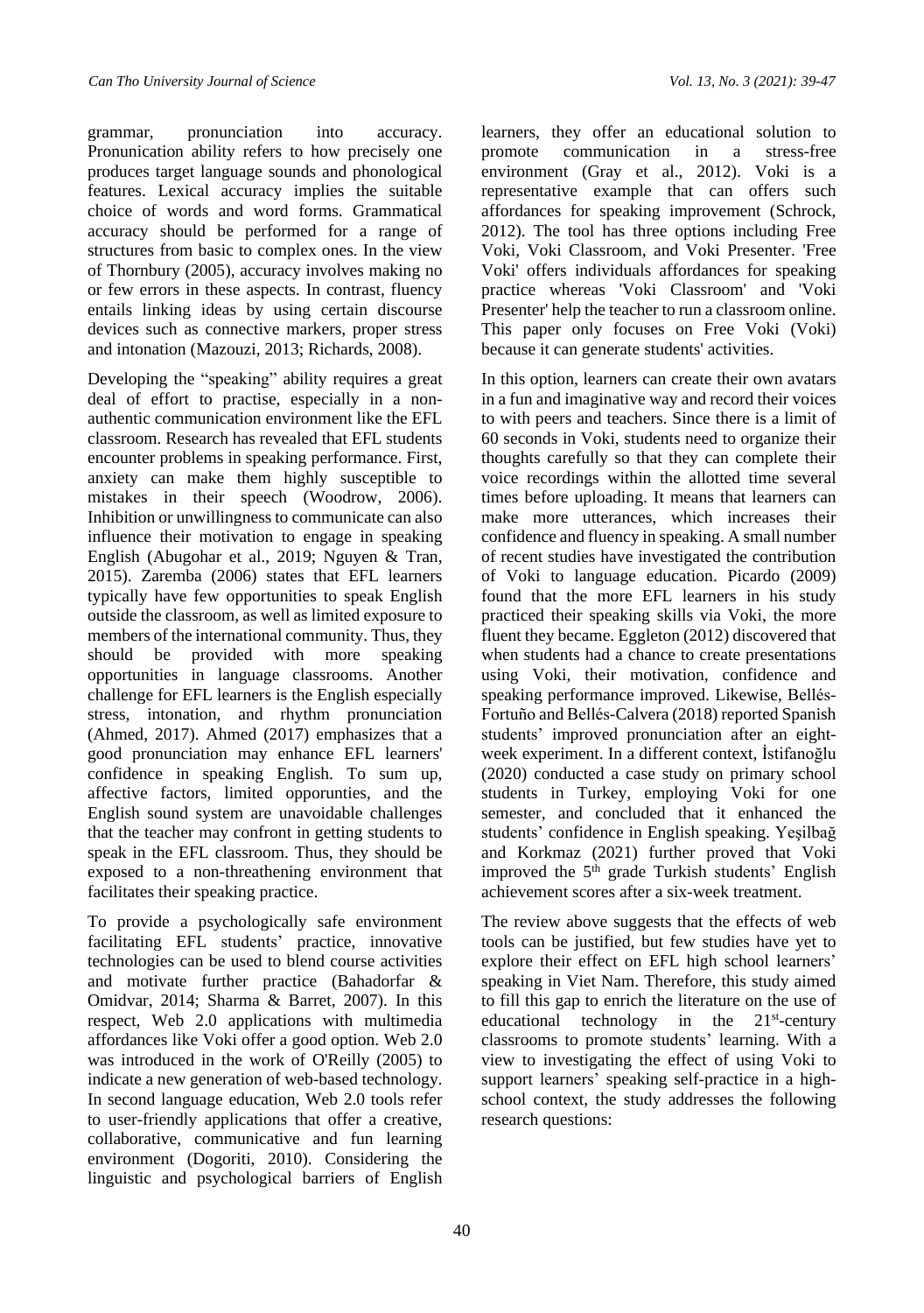(1) What effects does the use of Voki for speaking self-practice have on high school EFL students' speaking performance?

(2) What is the students' feedback on the use of Voki to support their speaking practice?

# **2. MATERIALS AND METHODS**

# **2.1. Design**

This research was conducted as a quasiexperimental design in which an explanatory mixed methods model was employed to collect data (Gay et al., 2012). The use of Voki in speaking lessons served as the independent variable while students' speaking performance was the dependent variable measured in terms of fluency and coherence, pronunciation, vocabulary, and grammar. The data of the study were collected from pre-and postspeaking tests, and a semi-structured interview.

# **2.2. Participants**

The subjects of the study were 47 tenth graders who studied English as a core school subject at a gifted high school in the Mekong Delta in the 2020 - 2021 academic year. The samples belonged to two intact classes, and thus were assigned to two groups: one experiemental group (EG) with 25 students and one control group (CG) with 22 students. The participants met the following requirements in order for the research findings to be more valid. Firstly, they both focused on natural sciences, with the CG majoring in Natural Science and the EG specializing in Physics. In addition, they were almost the same age, at 16 years old. The ratio of females to males in both groups was relatively comparable. The CG had 9 girls (40.9%) and 13 boys (59.1%), whereas the EG included 10 (40%) girls and 15 boys (60%).

Furthermore, they all attained a certain level of lexical resources and grammatical range because they had to achieve a grade of at least 5 marks for the subject of English in the written entrance examination to the school. According to the average scores at the end of the first semester, 68.2% of students in the CG received an English grade of 8.0 or higher while 72% of students in the EG scored an 8.0 or better. They were taught the same English textbooks at school, namely Grade 10 English and Bridge to IELTS Pre-Intermediate – Intermediate Student's Book.

On the whole, the groups were homogeneousin their specialization, age, the female-to-male ratio and learing materials. Eight of the students at various levels counted from their mean scoresin both pretest and posttest were invited to take part in the interview.

# **2.3. Instruments**

To collect quantitative data, speaking tests were employed to measure the students' speaking performance before and after the treatment. The pretest and post-tests were adapted from IELTS Cue Cards, in which the candidates were required to perform a monologue on a general topic between one and two minutes. There was a total of eight topics, each of which contained four prompts that the candidate could use to prepare ideas within one minute. The topics surrounded the description of a favorite picture or photograph in their home, a city or town they have visited and want to come back, an interesting conversation they had with someone, an important occasion they attended, a job they do not want to do in the future, a pollution-affected location they visited, a sport they would like to learn, and a leisure activity they did with their family. Accordingly, the candidates were asked to give an individual talk for one or two minutes without the examiner's interference. Both tests were done in the same way as the students used to practice in the speaking lessons, but the tested topics were selected and adapted to ensure that they minimized the students' reliance on rote learning and memorization.

The pre-test and post-test topics were selected from the themes in the English curriculum for Vietnamese General Education designed for high school students, namely our life, society, environment, and future. These testing topics were chosen from the book "Get ready for IELTS Pre-Intermediate - Intermediate Student's Book" (Aish et al., 2016) which has the same band score of 3.5 to 4.5 as the learning material "Bridge to IELTS Pre-Intermediate - Intermediate Student's Book" (Harrison & Susan, 2013) that both groups used during the treatment. The speaking papers were checked by three colleagues working at the same school as the instructor. They were all accustomed to using IELTS materials to teach English to students in grades 10 and 11. Together with the instructor, one of them also became a rater of the speaking tests. For further equality and clarity of the questions, the teacher also asked for suggestions from an experienced researcher. Based on their feedback on wording and grammar (e.g., Wh-word and tenses), revision was made. The pre-speaking test Cue Cards were reused in the posttest to ensure the same format and equivalence in terms of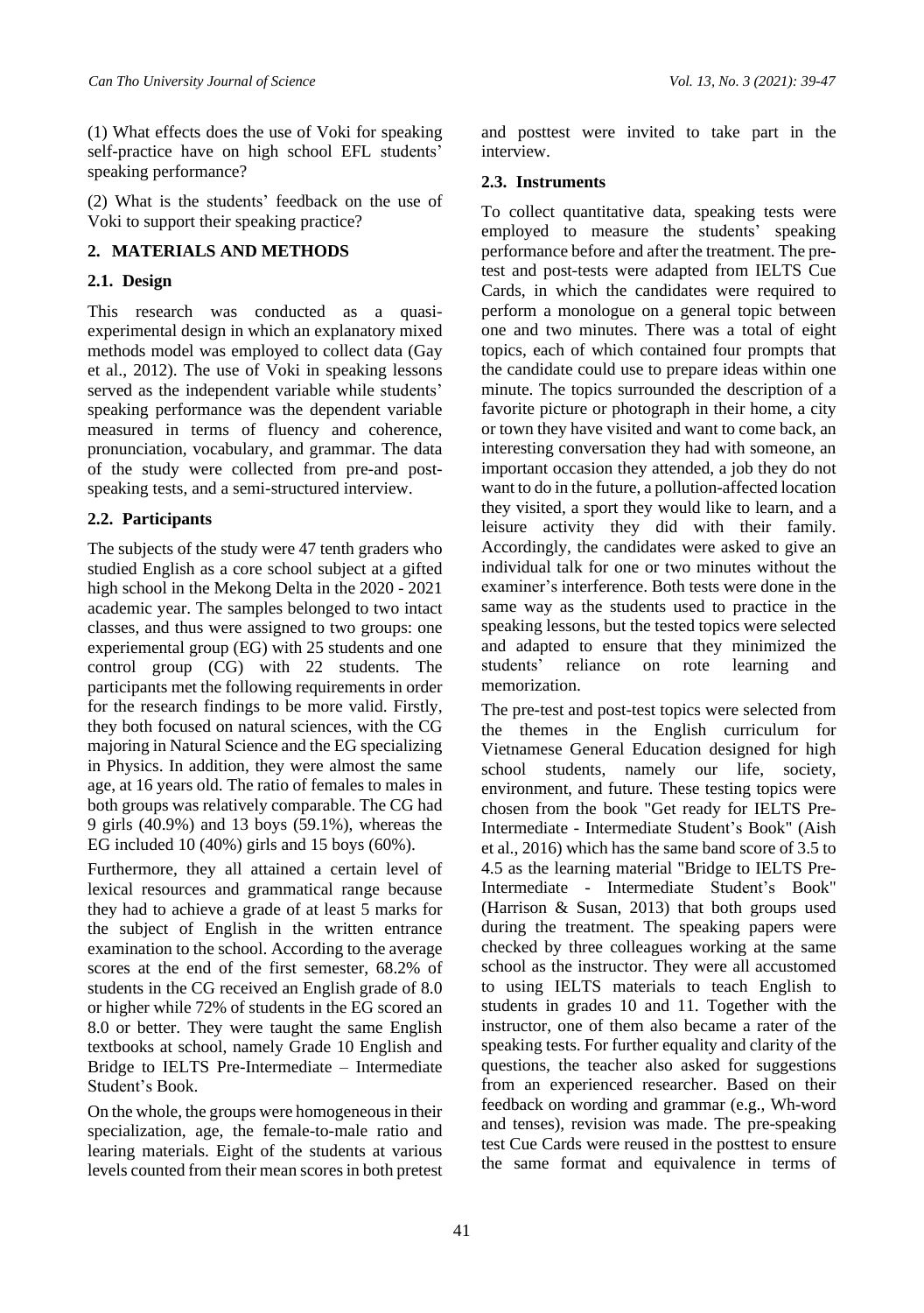difficulties and familiarities. There was a mix-up of delivering the Cards to make sure that one student did not have the same topic during the two tests. In other words, all candidates had the same random chance. These strategies made the tests to some extent more reliable and valid.

To collect the qualitative data, a semi-structured interview was conducted to gain more insights into the participants' attitudes towards the use of Voki in their speaking practices. Wilson (2013) notes that the semi-structured interview is useful and convenient for eliciting participants' in-depth opinions. In this case, the choice of semi-structured interviews provided the respondents more freedom and opportunities to express their views on their own. Therefore, the qualitative data are much more reliable and comparable. Because of the COVID-19 pandemic, the interviews were conducted online and recorded through Zoom, instead of face-to-face interactions. The recordings were then transcribed and double-checked before data analysis. To facilitate the responses as well as obtain the depth of data, the interview questions were asked in Vietnamese, the participants' mother tongue.

There were five open-ended questions related to three main categories: effectiveness, engagement, and overall satisfaction with the application. These interview questions were adapted from Hsieh et al.'s (2017) to address the students' feedback on the use of Voki to support their speaking performance. Since the researchers wished to explore more about the effects of using technology for outside-theclassroom learning in the context of EFL oral instruction, the focus of the questions centered on three of the four initial constructs. In answering, the participants were required to (1) indicate how their speaking ability has changed after using Voki to support their speaking performance outside the classroom such as anxiety, confidence, pronunciation; (2) express opinions about the features of Voki regarding installation, operation, recorded practices, etc.; (3) state what they like most about Voki and explain the reason; (4) state what they do not like about Voki or problems they have faced; and (5) express whether they are willing to use Voki in the speaking classes and explain their choice.

### **2.4. Procedure**

One of the researchers became the instructor who taught both groups in this study. Before the study, the students were informed of their engagement in the experiment, and were explained about the

benefits they might get in participating in the study. They were also ensured that the data relating to their participation would be coded and anynomized. The speaking pre-tests were then administered to both groups. A session was subsequently conducted to guide the EG how to use Voki. The treatment that consisted of eight speaking lessons over 10 weeks followed.

Each lesson lasted 90 minutes and focused on one topic delivered on different days for both groups. In each lesson, the students in both groups practiced the topics under the teacher's guidance, and some were invited to present their speech in front of the class and received feedback from the teacher and their peers. To supplement practice, after school, the EG produced avatars of their own voice recorded on the platform of Voki, which was downloaded into their mobile phones and sent back to the teacher via the Voki website for further review in the following lessons. The teacher briefly reviewed, answered students' questions, provided comments, and facilitated students' speaking practices in the following class. In contrast, the CG were asked to review and practice the topics on their own or with a friend and kept a diary on their work, which was checked by the teacher regularly. The teacher examined what students had done based on their diary in the following session, addressed students' questions, provided comments, and guided students' speaking practices if necessary.

After 10 weeks, the post-test of the same format was administered. During both speaking test sessions, all the participants were mixed up. The total set of eight topic cards was used in circulation. One card was used for two consecutive testees, one after another. As the cards were used up, they were randomly picked and recycled for the rest of testees. All the responses were audio recorded, and then two independent examiners rated the students' performance with 0 being the lowest and 9 for the highest according to the assessment criteria adopted from Assessing Speaking Performance IELTS. Before rating, they discussed the assessment criteria. The pre-test speaking exam took place on the same day in a classroom. Due to the unexpected spread of the coronavirus pandemic in early May, the post-test exam was administered via Zoom, with only one examiner and was recorded. The students' performance recordings were then rated by the other examiner who had taken part in the pretest assessment.

Following the analysis of the data from the speaking tests, a semi-structured interview was undertaken to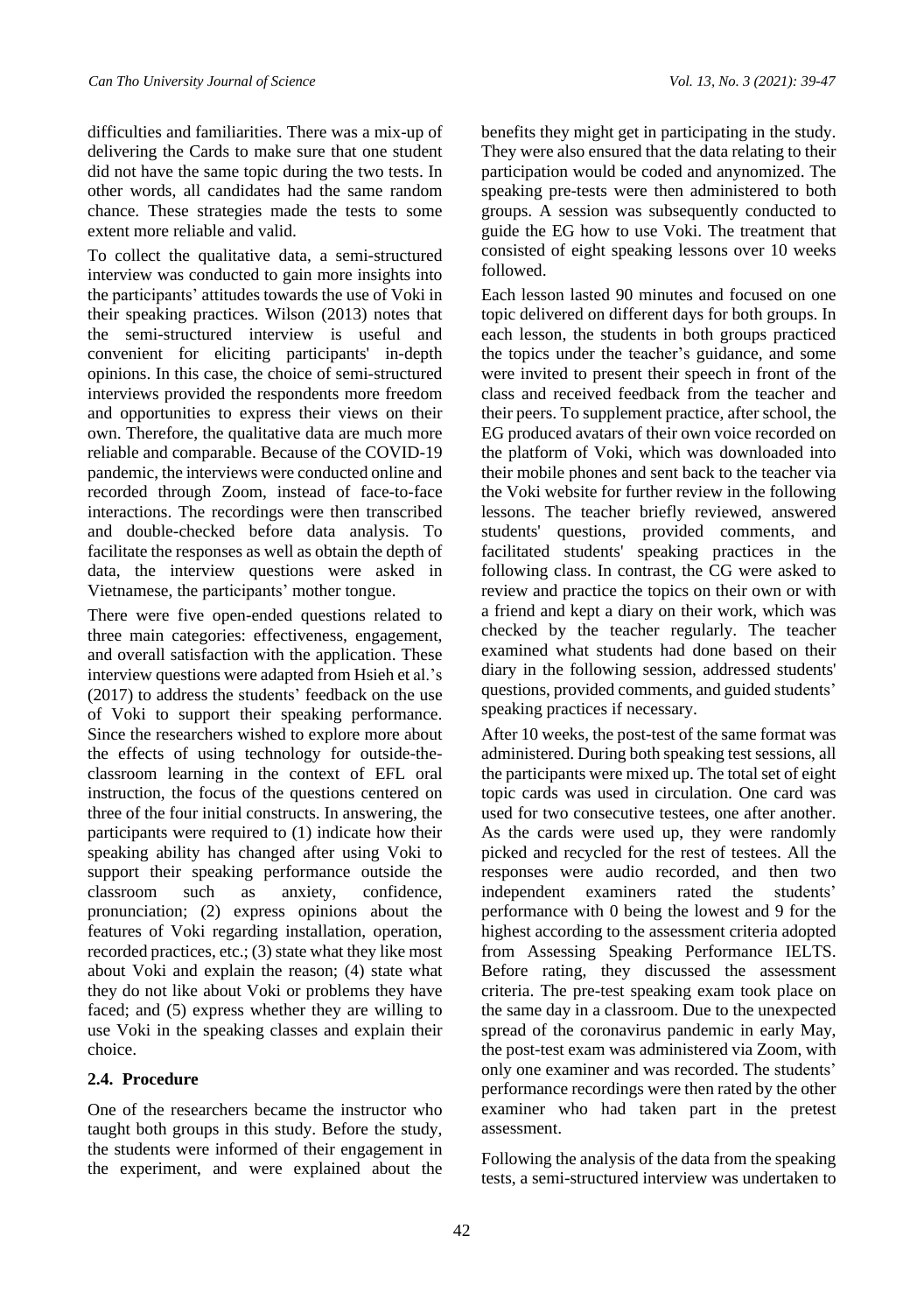acquire further insight into the participants' perspectives on the use of Voki in their speaking practices. Due to the COVID-19 outbreak, the interviews were conducted online through Zoom, and recorded. Vietnamese was used to avoid miscommunciation.

#### **2.5. Data analysis**

SPSS was employed to analyze the test data. Pearson Correlations was first run to measure the inter-rater reliability. The coefficients ( $r=0.99$ ,  $p=$ 0.000) displayed a strength of agreement between two raters for categorical scales. Accordingly, the mean scores of both raters were the final test scores used for data analysis. Then, the normality of the sample data in the second step was checked by running the Frequencies and the Shapiro-Wilk. The Skewness value obtained was far from the value of zero, indicating that the data displayed asymmetry. In addition, the Shapiro-Wilk results showed that the *p* value of pretest ( $p = 0.008$ ) was less than 0.05, meaning that the data distribution was not normal. In this case, the non-parametric tests: A Mann-Whitney Test and Wilcoxon Signed-Rank Test were opted in the study.

The pre-test and post-test medians were compared to determine the effectiveness of the application.

Following the analysis of the data from the speaking tests, the researcher interviewed eight students at various levels, namely *very good, good, fair*, and *low*, depending on the difference between the EG's two mean values (pretest and posttest). The interview comments were analyzed for three categories, including effectiveness, engagement, and overall satisfaction with the app.

## **3. RESULTS**

#### **3.1. Students' speaking performance before the treatment**

The test results showed that the scale reliability coefficients of both tests were at the same high level  $(\alpha = 0.986)$ , indicating that the tests and the data gathered from them were sufficiently reliable. A Mann-Whitney test was run to check whether there was a difference in speaking performance before the treatment between the CG and the EG. The pre-test mean ranks of the two groups were presented in Table 1. The results indicated that the difference in speaking performance between the two groups was not statistically significant before the treatment ( $p =$ 0.806). It means that the students' speaking performance was the same before the treatment of using Voki to support speaking self-practice outside the classroom.

|                                                                                                                                                                                                                                                                                                                                                                                 | Group    |          |                | <b>NMean Rank Sum of Ranks</b> |                                                                                                                                                                                               | <b>Mann-Whitney U</b> |                   | Z.<br>Asymp. Sig. (2-tailed) |  |
|---------------------------------------------------------------------------------------------------------------------------------------------------------------------------------------------------------------------------------------------------------------------------------------------------------------------------------------------------------------------------------|----------|----------|----------------|--------------------------------|-----------------------------------------------------------------------------------------------------------------------------------------------------------------------------------------------|-----------------------|-------------------|------------------------------|--|
| Mpretest                                                                                                                                                                                                                                                                                                                                                                        | CG<br>EG | 22<br>25 | 23.48<br>24.46 | 516.50<br>611.50               |                                                                                                                                                                                               | 263.5                 |                   | $-.246$<br>.806              |  |
| 3.2. Participants' overall speaking performance<br>after the treatment                                                                                                                                                                                                                                                                                                          |          |          |                |                                | both<br>groups<br>improvement in speaking performance. The mean                                                                                                                               |                       | had statistically | significant                  |  |
| The Wilcoxon Signed-Ranks Test, as shown in<br>Table 2, was calculated to determine whether there<br>was a positive change in the CG and the EG's<br>in a set of the company of the company of the company of the company of the company of the company of the company of the company of the company of the company of the company of the company of the company of the company |          |          |                |                                | scores of the post-test were statistically higher than<br>those of the pre-test ( $M = 3.57$ ; Z = -2.541, p = 0.011<br>for CG; and M = 4.44; Z = -4.294, p = 0.000 for EG,<br>respectively). |                       |                   |                              |  |

**Table 1. Mean ranks of participants' speaking performance before the treatment**

**Table 2. Within-group differences in mean ranks of speaking performance**

| <b>Groups</b> |           |    | <b>Mean</b> | <b>Std. Deviation</b> | Asymp. Sig. (2-tailed) |
|---------------|-----------|----|-------------|-----------------------|------------------------|
| CG            | Mpretest  | 22 | 3.0625      | 1.33770               | $-2.541$               |
|               | Mposttest | 22 | 3.5739      | 1.38868               | .011                   |
| EG            | Mpretest  | 25 | 3.2150      | .96910                | $-4.294$               |
|               | Mposttest | 25 | 4.4475      | 1.06015               | .000                   |

Moreover, to determine which group made more progress, the Mann-Whitney Test was run. The results (Table 3) showed that the mean rank for speaking performance of the EG ( $MR = 27.88$ ) were

speaking performance. The results indicated that

statistically different from and that of the CG (MR= 19.59) ( $Z = -2.071$ ,  $p = 0.038$ ). This means that the EG made far more improvement than the CG.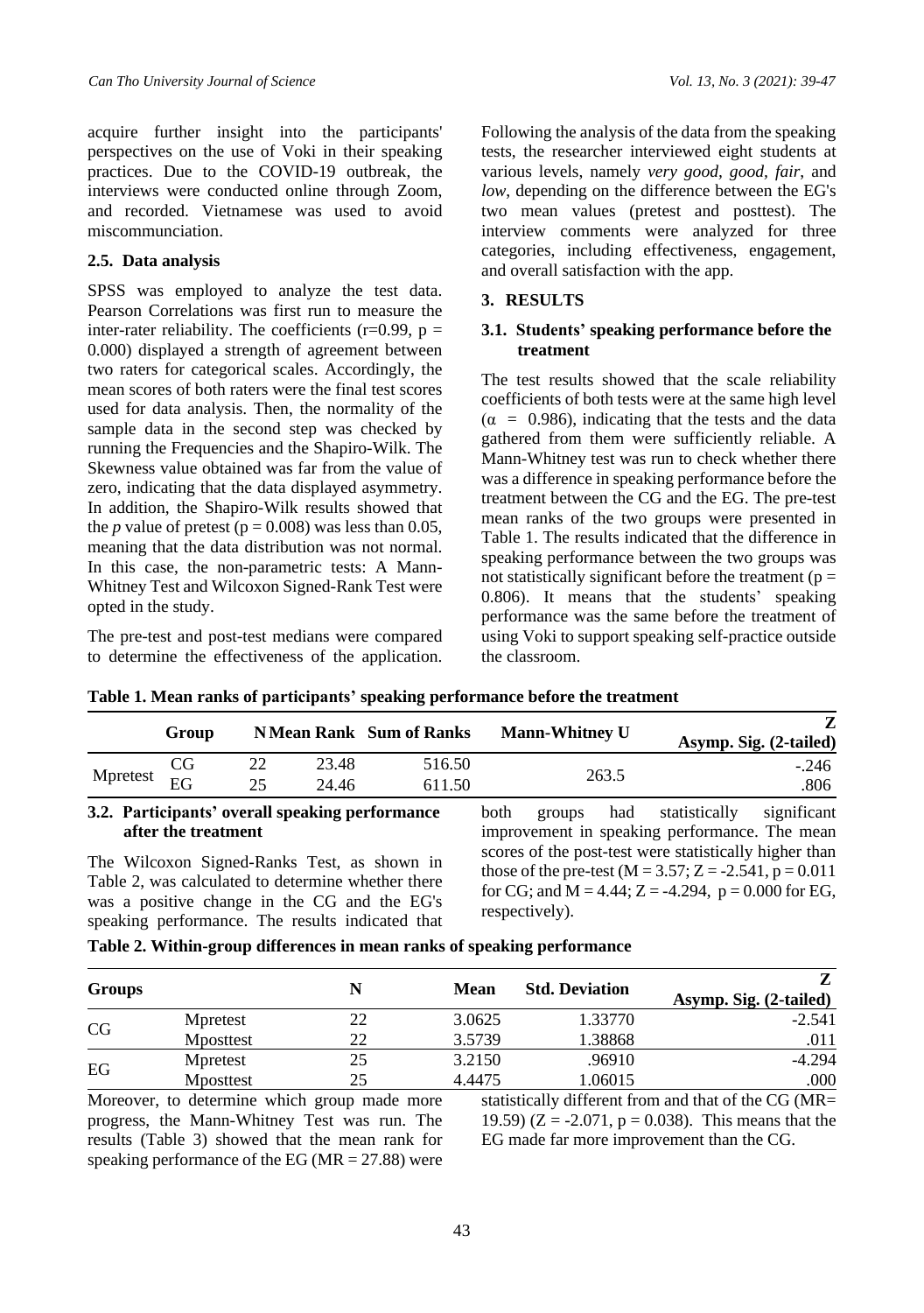|           |    |    | N Mean Rank |              | <b>Sum of Mann-Whitney</b> |                          |  |
|-----------|----|----|-------------|--------------|----------------------------|--------------------------|--|
| Group     |    |    |             | <b>Ranks</b> |                            | U Asymp. Sig. (2-tailed) |  |
| Mposttest | CG |    | 19.59       | 431.00       |                            |                          |  |
|           | EG | 25 | 27.88       | 697.00       | 178.0                      | $-2.071$<br>.038         |  |

#### **Table 3. Difference in mean ranks of participants' speaking performance after the treatment**

In particular, from Table 4, the EG shifted better than the CG in all aspects including fluency and coherence (MR= 27.90 compared to MR= 19.57), lexical resources (MR=  $27.90$  versus MR = 19.57), grammatical range and accuracy (MR= 28.00 versus MR= 19.45), and pronunciation (MR= 27.76 versus  $MR = 19.73$ ) with p values < 0.05. In other words, the enhancement in speaking skills was statistically significant, but it varied by components. Accordingly, grammatical range and accuracy were boosted the most, followed by fluency and coherence, and lexical resources. The pronunciation abilities increased slightly, not as much as the other components.

#### **Table 4. Differences in mean ranks of four components of speaking performance after the treatment**

|                                       | Group | N  | <b>Mean</b><br>Rank | Sum of<br><b>Ranks</b> | <b>Mean</b> | Std.<br><b>Deviation</b> | <b>Mann-</b><br>Whitney<br>U | Wilcoxon<br>W | Z<br>Asymp.<br>Sig. $(2-$<br>tailed) |
|---------------------------------------|-------|----|---------------------|------------------------|-------------|--------------------------|------------------------------|---------------|--------------------------------------|
| Mpost-fluency                         | CG    | 22 | 19.57               | 430.50                 | 3.6136      | 1.41574                  | 177.5                        | 430.5         | $-2.100$<br>.036                     |
| & coherence                           | EG    | 25 | 27.90               | 697.50                 | 4.5000      | 1.11337                  |                              |               |                                      |
| Mpost-                                | CG    | 22 | 19.57               | 430.50                 | 3.6136      | 1.41574                  | 177.5                        | 430.5         | $-2.100$                             |
| lexical<br>resource                   | EG    | 25 | 27.90               | 697.50                 | 4.5000      | 1.11337                  |                              |               | .036                                 |
| Mpost-                                | CG    | 22 | 19.45               | 428.00                 | 3.4432      | 1.30915                  | 175.0                        | 428.0         | $-2.199$<br>.028                     |
| grammatical<br>range $\&$<br>accuracy | EG    | 25 | 28.00               | 700.00                 | 4.2900      | 1.00177                  |                              |               |                                      |
| Mpost-                                | CG    | 22 | 19.73               | 434.00                 | 3.6250      | 1.52118                  | 181.0                        | 434.0         | $-2.041$                             |
| pronunciation                         | EG    | 25 | 27.76               | 694.00                 | 4.5000      | 1.11803                  |                              |               | .041                                 |

Generally, the results above indicate that the effect of the Voki group outweighed that of the control group in all aspects of speaking performance.

#### **3.3. Students' feedback on the use of Voki to support their speaking practice**

Regarding the effectiveness of the application on linguistic features, the interview data showed that all the interviewees agreed that Voki was an effective tool for improving their speaking skills because it enhanced their pronunciation. The belief may slightly differ from the finding above since pronunciation is the least improved among the components. This can be attributed to students being more concerned about Voki's educational affordances in their pronunciation, which was one of the major issues they commonly experienced during speaking lessons. When asked how her speaking ability had changed after using Voki to support her speaking performance outside of the classroom, student A replied, "*I can correct my pronunciation immediately after listening to the recording*." Sharing this view, student B said, *"It also helps me to improve my pronunciation, so that I can do the speaking activities more easily."* or as student E, *" After using Voki, I find that my pronunciation is much better."*

In terms of psychological effects, they all asserted that Voki could help to minimize their fear of speaking English and so increased their confidence, accordingly. They typed their speech, then listened to what Voki said before rehearsing and selfcorrecting their own pronunciation. The more confident they felt in their voice, the less afraid they were to express themselves in English. Student A explained,*"Because when I use Voki, I can create a character who will speak English in my place. It will be more interesting than other types of recordings.*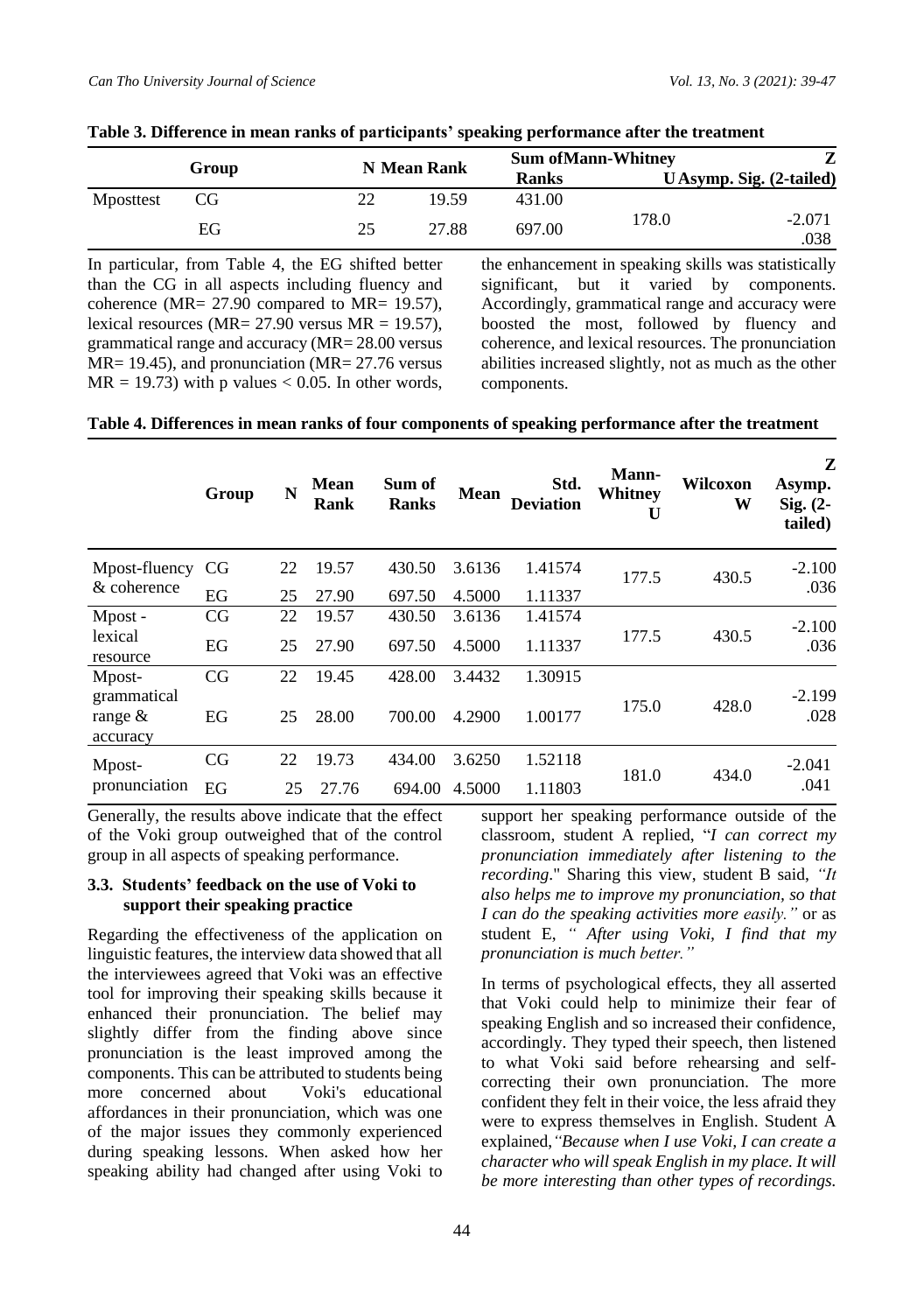*Voki says first, and I can listen and correct my own pronunciation. This makes me feel more comfortable, allowing me to offer my topic with ease. I am also more confident when speaking English in front of a crowd*." It was possible that listening and revising their speech many times could make them less worried about their mistakes. Voki read first so that they listened and corrected their pronunciation on their own. They felt as though they had gained more knowledge, and their speaking anxiety gradually decreased when standing in front of a crowd.

Concerning the application engagement, some of them admitted that they had more practice chances. The majority of respondents were interested in a diverse range of speaking characters, which boosted their participation in speaking activities. Student B confirmed, *"Well, I used to have few opportunities to speak English"*, while student A, who achieved the highest difference in the EG, said that she had more chances to self-practice with many exercises assigned in class. The other students believed that they were involved in character selection with diverse backgrounds and voice changers to represent their personalities, making the speech more fascinating. In addition, the majority of respondents consider Voki to be a user-friendly app. They seldom experienced any problems while operating this educational app. Besides, it provided the users a simple layout that made it easier to locate function buttons on Voki such as setting up or recording.

Although the respondents agreed on some of the benefits of Voki to support their speaking skills, many of them complained about the limitations related to the recording time and application speed. Their criticism centered on how time-consuming it is to generate an avatar for each recording and tackle the lag problem. They all felt that the recording time on Voki was relatively brief, making it impossible for students B and G to cover all of the issues in the speech. Students C, D, E, and H were afraid that they would have to rebuild the speaking characters every time they left and returned to Voki. What they disliked the most about Voki was that they had to choose their avatar every time they visited the app, which was time-consuming. Student F added to this case that he had to wait a long time because there was occasionally latency. Students at advanced levels who desired to augment their self-study time paid more attention to strengthening functions that might improve linguistic characteristics such as final sounds and grammar. Student A honestly

stated, "*I hope Voki will allow a little longer recording because people usually speak for 1 to 2 minutes on average in Part 2 of IELTS speaking. And there are some still unclear endings with the recording.*" or, in the words of student E, "*I hope the app can add a grammar correcting section because I'm not very good at that part.*"

Overall, the participants acknowledged pleasure with the app use to support their at-home speaking practice despite having a range of positive and negative opinions. They all agreed that they were willing to use it again if given a chance.

#### **4. DISCUSSION**

The most remarkable finding of the study was that the students supported by Voki in their at-home speaking practice performed significantly better on the post-test in terms of fluency and coherence, lexical resources, grammatical range and accuracy, and pronunciation than those taught without the support of Voki. The students also highly appreciated the use of Voki since their confidence, along with certain linguistic features in second language acquisition, improved. In addition, their shyness began to lessen as they became more engaged in speaking practices. Such findings were consistent with previous research (Bellés Calvera & Bellés Fortuño, 2018; Eggleton, 2012; İstifanoğlu, 2020; Picardo, 2003; Yeşilbağ & Korkmaz, 2021). For example, in line with Picardo (2003), the study confirmed the increase in fluency and confidence in speaking.

The study also found that the creativity of the speech inspired the participants, resulting in a considerable shift in attitudes from shyness towards confidence in speaking skills, as illustrated by the findings in Eggleton (2012) and İstifanoğlu (2020). In line with the findings of Bellés Calvera and Bellés Fortuo (2018), this study confirmed the potential of learners' increased pronunciation performance through the use of Voki. The results in Yeşilbağ and Korkmaz (2021) indicated that the Voki application had no considerable impact on students' level of listening, reading, and writing, but speaking. This study reconfirmed that the Voki application had a significant effect on learners' academic achievement in terms of speaking performance.

Surprisingly, the growth in the linguistic aspect "grammatical range and accuracy" and "lexical resources" was added to the effect of using multimedia web tools to support learners' speaking self-practice in a high-school context. Some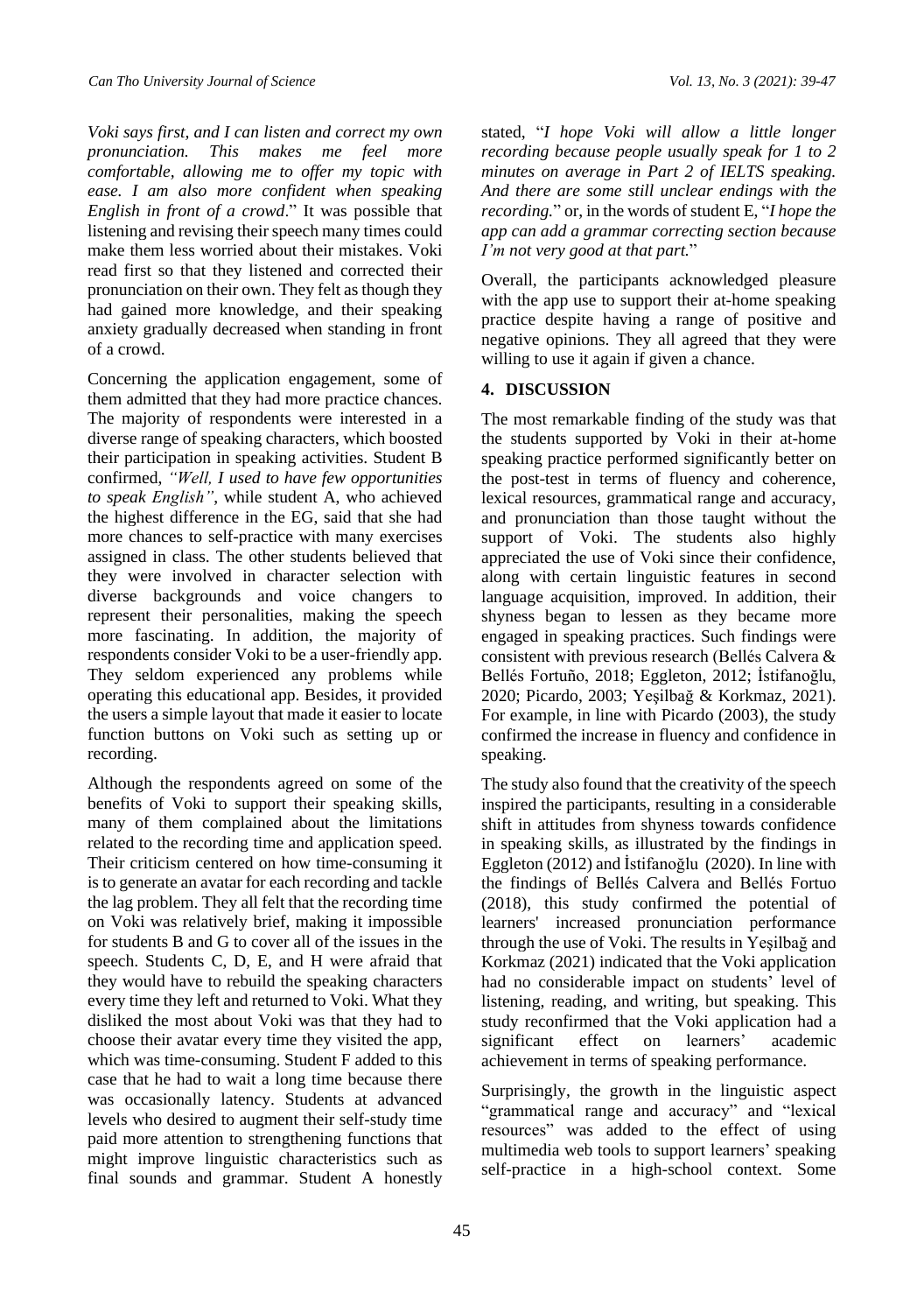students commented that their grammar accuracy improved as the more they practised with Voki, the more familiar they became with particular structures and the usage of tenses. This could explain why the participants' speech was more grammatically correct, and they could employ more certain simple patterns.

In terms of the impact on vocabulary range and accuracy, several respondents stated that because they used Voki so frequently to work with topic-bytopic cue cards, they could remember more phrases. They had an opportunity to revise words from the textbook or those they had learned when they performed their speech on Voki. Because the recording time afforded by the tool was limited, they had to limit the quantity of topic-related words they used. Accordingly, the more time they spent preparing and subsequently participating in a Voki speech, the more vocabulary they learnt, ranging from simple words to topic-related academic terms. In general, despite the lack of grammar correction or word choice functions in Voki, students' vocabulary and grammatical structures were expanded. It could be concluded that the number of words and patterns students could recall was directly proportional to the number of times they engaged.

Although the participants acknowledged satisfaction with the use of Voki to enhance their academic achievement, as in previous studies (Bellés Calvera & Bellés Fortuño, 2018; Eggleton, 2012; İstifanoğlu, 2020; Picardo, 2003; Yeşilbağ & Korkmaz, 2021), they also made recommendations to make the app more perfect. To be more specific, they mentioned several drawbacks they encountered, such as the limits of recording time and application speed issues. The length of time required to create an avatar for each recording was also listed.

To sum up, Web 2.0 tools have paved the way for second language instruction in the digital age. Voki, in particular, has the potential to improve language learning outcomes, notably speaking performance, via the educational technology tool. The study adds to the previous relevant literature on the use of Web 2.0 tools in the EFL context, which may highlight

#### **REFERENCES**

Abugohar, M. A., Al-Hnifat, M. A., Al-Smadi, O. A., Rashid, R. A., & Yunus, K. (2019). English language speaking skill issues in an EMP context: Causes and solutions. *International Journal of English Linguistics*, *9*(3), 211-225.

the need for new Education Technology tools to be used in 21st-century classrooms to promote students' language proficiency.

#### **5. CONCLUSIONS**

Technology is part of almost every aspect of daily life in the  $21<sup>st</sup>$  century since it has profoundly affected the method of second language learning and teaching. There has been a great deal of research on the feasibility of language education using technology. In terms of developing learning outcomes through the educational technology tool in a fun and creative way, particularly speaking performance, the current study is likely to make a valuable contributions to the relevant literature about using Web 2.0 in the EFL context. The findings of the current study suggest that the Web 2.0 tools in general, and Voki in particular, potentially improve students' language proficiency. This application engages and motivates the participants in self-practice speaking activities. Accordingly, their shyness and nervousness about uttering the target language can diminish and their confidence increases.

In paricular, the study offers more evidence of the efficacy of Voki to support learners' speaking selfpractice in a high-school context where students have been allowed to use smartphones for academic purposes. In addition, the internet has enabled the introduction of numerous innovative technological tools into the language classroom. Therefore, students can promote their language learning process with many Web 2.0 tools available on cell phones. Students can use them in any place and as many times as they wish because of its flexibility. Future research could lengthen the experiment time and investigate the improvement in language proficiency in different skills and contexts. Given the limitation in generalizability due to the nonrandom assignment and small sample size, future research that employs larger sample sizes and investigates students' learning of different skills would add further understanding of the effects of Web 2.0 tools.

Ahmed, Z. A. D. A. (2017). Difficulties encountered by EFL students in learning pronunciation: A case study of Sudanese higher secondary schools. *International Journal of English Linguistics*, *7*(4), 75-82.

Aish, F., Short, J., & Snelling, R. (2016). *Get ready for IELTS-student's book: Pre-intermediate to Intermediate IELTS band 3.5-4.5*. London: Collins